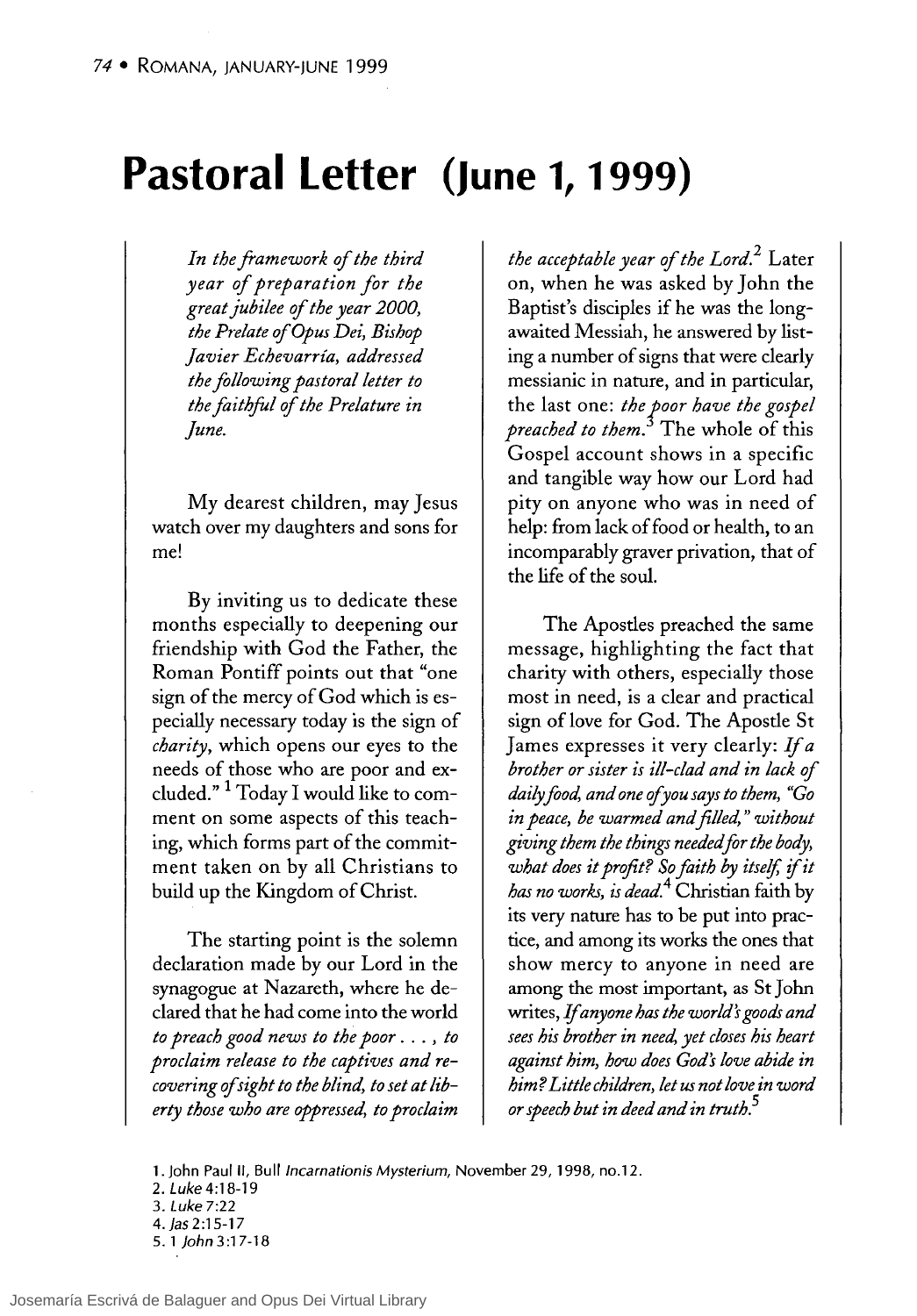Spurred on by the example of the Master, we as Christians feel a solidarity with all other men and women, especially those who are least fortunate, and this solidarity of feelings has to be turned into deeds, in accordance with each person's possibilities. "Today more than ever," the Pope writes, "the Church is aware that her social message will gain credibility more immediately from the witness of actions than as a result of its internal logic and consistency."<sup>6</sup> As Christians, all of us are the Church, and we all have a duty to give witness in this way. It is not surprising, therefore, that the Holy Father has declared that "a commitment to justice and peace in a world like ours, marked by so many conflicts and intolerable social and economic inequalities, is a necessary condition for the preparation and celebration of the Jubilee."<sup>7</sup>

There are many kinds of poverty and discrimination, and those of us who know we are children of God and brothers of everyone have to try and alleviate such things, by working together with other people of good will. The "preferential option for the poor... is never exclusive or discriminatory toward other groups. This option is not limited to material poverty, since it is well known that there are many other forms of poverty, especially in modern society - not only economic, but cultural and spiritual poverty as well." <sup>8</sup>

It is not the Magisterium's job to offer specific solutions to social problems. As in so many other fields, it sets out some general principles which, in the light of the Gospel, can be converted into criteria for action, and into a positive means for urging on people's consciences to do good. But this logical explanation of basic points, with great respect for freedom, is no excuse for anyone to remain inactive or indifferent in practice. As Blessed Josemaría pointed out, "A man or society that does not react to suffering and injustice and makes no effort to alleviate them is still distant from the love of Christ's heart."<sup>9</sup>

Following on from these words of our beloved Father, we could do a little personal examination of conscience. Do we really feel the pain, every day, of the injustices that so many people are suffering? Do we remember to pray for their needs? Do we cooperate, in whatever way we can, in helping to resolve these problems? Do we try and make other people aware? Don't think that all this is just a sort of utopia or can be limited to merely wishing one could help, when faced with the undisputed fact that we have neither wealth, nor power, nor authority, nor influence, and each of us is only a drop in the ocean of mankind. Don't forget that prayer is always effective, and don't lose sight of the fact that a good example always attracts people. So all of us can and should do more each day in these areas.

I would like us to stop and consider now the importance of the personal witness given by any honorable man or woman, especially when

<sup>6.</sup> John Paul II, Encycl. Letter Centesimus Annus, May 1, 1991, no. 57.

<sup>7.</sup> John Paul II, Apost. Letter Tertio Millennio Adveniente, November 10, 1994, no. 51.

<sup>8.</sup> John Paul II, Encycl. Letter Centesimus Annus, no. 57.

<sup>9.</sup> Blessed Josemaría Escrivá, Christ Is Passing By, no. 167.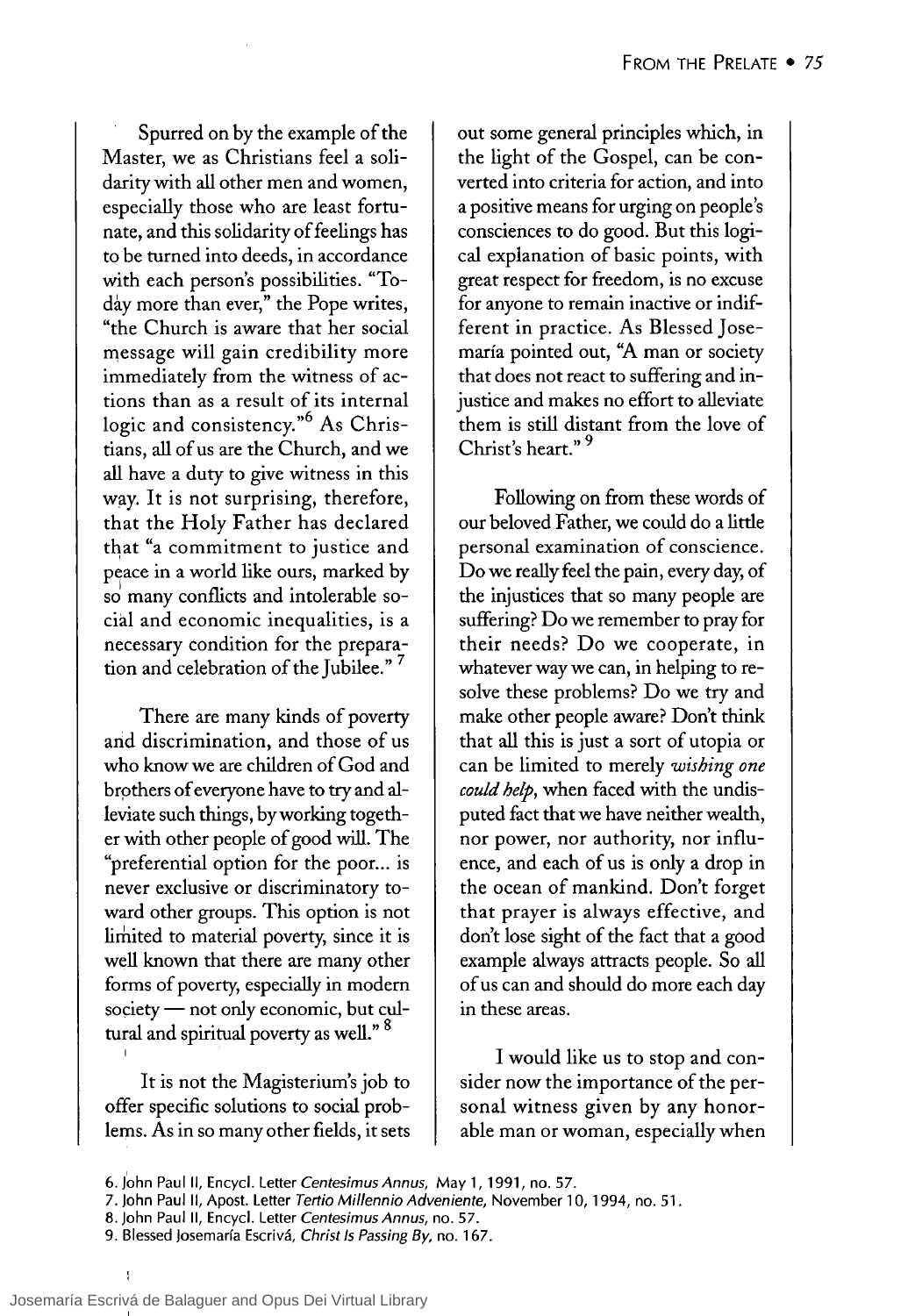immoral customs are widespread (with evidence of corruption in economic life, decadence in public morality, permissive laws on abortion, divorce, etc.) and when these become a real *situation of sin*, in the sense that they greatly facilitate the spread of evil.

We should not allow ourselves to become pessimistic in the face of such panoramas, because then we would give up completely. Remember that immoral behavior, however widespread it may be, is always the result of free personal choices. It is not something inevitable, so to speak, as if society is bound to go headlong down those wrong paths. The Church teaches that *"social sins*  are the result of the accumulation and concentration of many *personal sins."lO* Every Christian is obliged to make a positive contribution towards eliminating such situations, in a practical, specific way. This entails everyone making a real effort to be converted, personally, because these situations, which cause scandal in society, are a product not only "of those who cause or support evil or who exploit it," but also "of those who are in a position to avoid, eliminate or at least limit certain social evils but who fail to do so out of laziness, fear, or the conspiracy of silence, through secret complicity or indifference; of those who take refuge in the supposed impossibility of changing the world, and also of those who side-step the effort and sacrifice required, producing specious reasons of a higher order." <sup>11</sup>

"Holiness is not something communal," our Founder used to say. "It is the result of each person's individual effort, together with God's grace: a group of people could be very holy but if you and 1 did not struggle to become saints, we would go straight down to hell." 12 The same thing can be said about social injustice or moral permissiveness. "At the heart of every situation of sin are always to be found sinful people. So true is this that even when such a situation can be changed in its structural or institutional aspects by the force of law, or  $-$  as unfortunately more often happens  $-$  by the law of force, the change in fact proves to be incomplete, of short duration, and ultimately vain and inef $f$  fective  $-$  not to say counterproduc $tive$  - if the people directly or indirectly responsible for that situation are not converted." <sup>13</sup>

To overcome these circumstances, there has to be a positive promotion of honorable behaviour, and this has to start within each individual, who in turn spreads this way of acting among the people round about (relatives, friends, colleagues at work, etc) in a quiet but productive apostolate of friendship and trust; quiet because it is expressed not in futile laments but in meeting the daily demands of our Christian and civic obligations. In short, it entails putting into practice what our Founder recommended so many years ago: "Among those around you, apostolic soul, you are the stone fallen into the lake. With your word and your example you produce a first

11. Ibid.

<sup>10.</sup> John Paul II, Apost. Exhort. *Reconciliatio et Pænitentia*, December 2, 1984, no. 16.

<sup>12.</sup> Blessed josemaría Escrivá, April 28, 1972.

<sup>13.</sup> John Paul II, Apost. Exhort. *Reconciliatio et Pænitentia*, no. 16.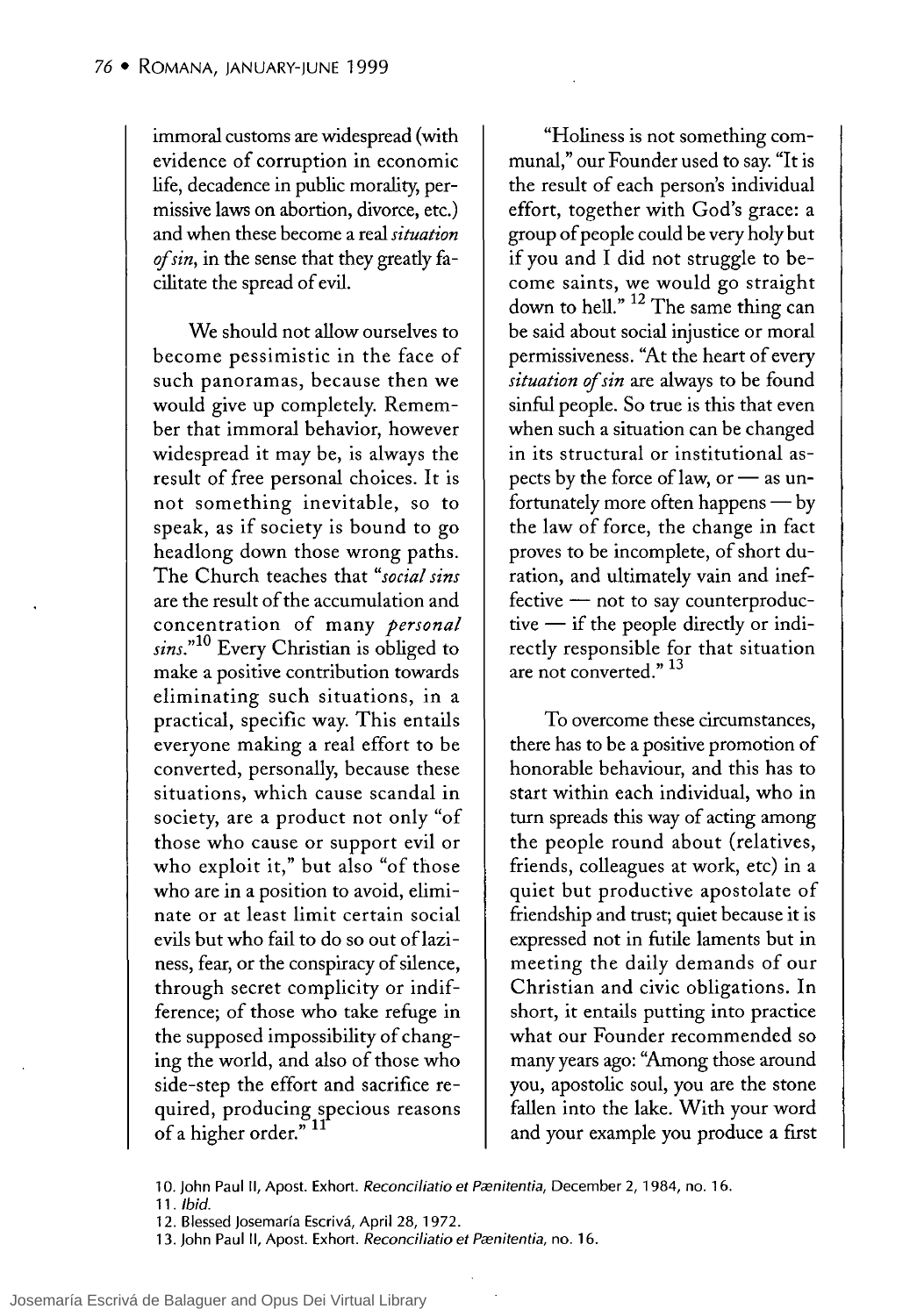circle... and it another... and another, and another... wider each time. Now do you understand the greatness of ao you understa<br>your mission?" <sup>14</sup>

How important it is, my daughters and sons, to have an upright intention in carrying out your professional and social duties! You can be sure that when you behave in a truly Christian way, and if you try to help many other people to do the same, you are cooperating most effectively towards resolving injustices, because you are revitalising the tissue of society with the lymph of the Cospel and helping to heal those *struetures of sin,*  which are the result of personal sins, and which tend to mass together in a society that is spiritually ill. Don't think that 1 am looking at the situation pessimistically; on the contrary, a Christian is called to bring into this world of ours a healthy *gaudium eum pace,* that does not compromise with evil or with spiritual unhealthiness.

As a result of your human and Christian uprightness, many initiatives will begin wherever you live or work, and they will be directly aimed at solving specific social problems, in a noble and brotherly cooperation with other men and women of good will. At this very time 1 am raising up my heart in thanksgiving to our Lord, because around the Prelature, with the help of so many Cooperators, both Catholic and non-Catholic, abundant examples of such solidarity are flourishing. They are contributing

towards establishing justice and peace on earth, and bringing to tens of thousands of people "the strong and soothing balm of love," $15$  as our Father expressed it.

As well as fulfilling our duties in an upright way, we can help to spread justice and charity by leading a temperate life. In one of his social encyclicals, John Paul II addresses the following words to all Christians without exception: "1 wish to ask them  $\ldots$  to implement—by the way they live as individuals and as families, by the use of their resources ... -the *measures* inspired by solidarity and love of preference for the poor. This is what is demanded by the present moment and aboye all by the very dignity of the human person, the indestructible image of Cod the Creator, which is *identieal* in each one of us."<sup>16</sup> So an indispensable means for cooperating in establishing the *kingdom ofjustiee, lave and peaee,* 17 which Christ carne to bring, is to practice in one's personal life the radical nature of the Christian message in all that refers to the use of material goods.

In fact, "the spirit of detachment and evangelical poverty leading to a greater generosity in charity toward all,"  $^{18}$  is a good indicator of how genuinely concerned Christians are for social justice and charity. On this point too, 1 would encourage you to do a careful examination of conscience. Do we love spiritual poverty? Are our hearts free, with no ties except those

<sup>14.</sup> Blessed Josemaría Escrivá, *The Way,* no. 831.

*<sup>15.</sup> Christ Is Passing By,* no. 183.

<sup>16.</sup> John Paulll, Encycl. Letter *Sollicitudo Rei Socialis,* December 10, 1987, no. 47.

<sup>17.</sup> Preface for the Mass of Christ the King.

<sup>18.</sup> John Paulll, Apos!. Exhort. *Christifideles Laici,* December 30, 1988, no. 30.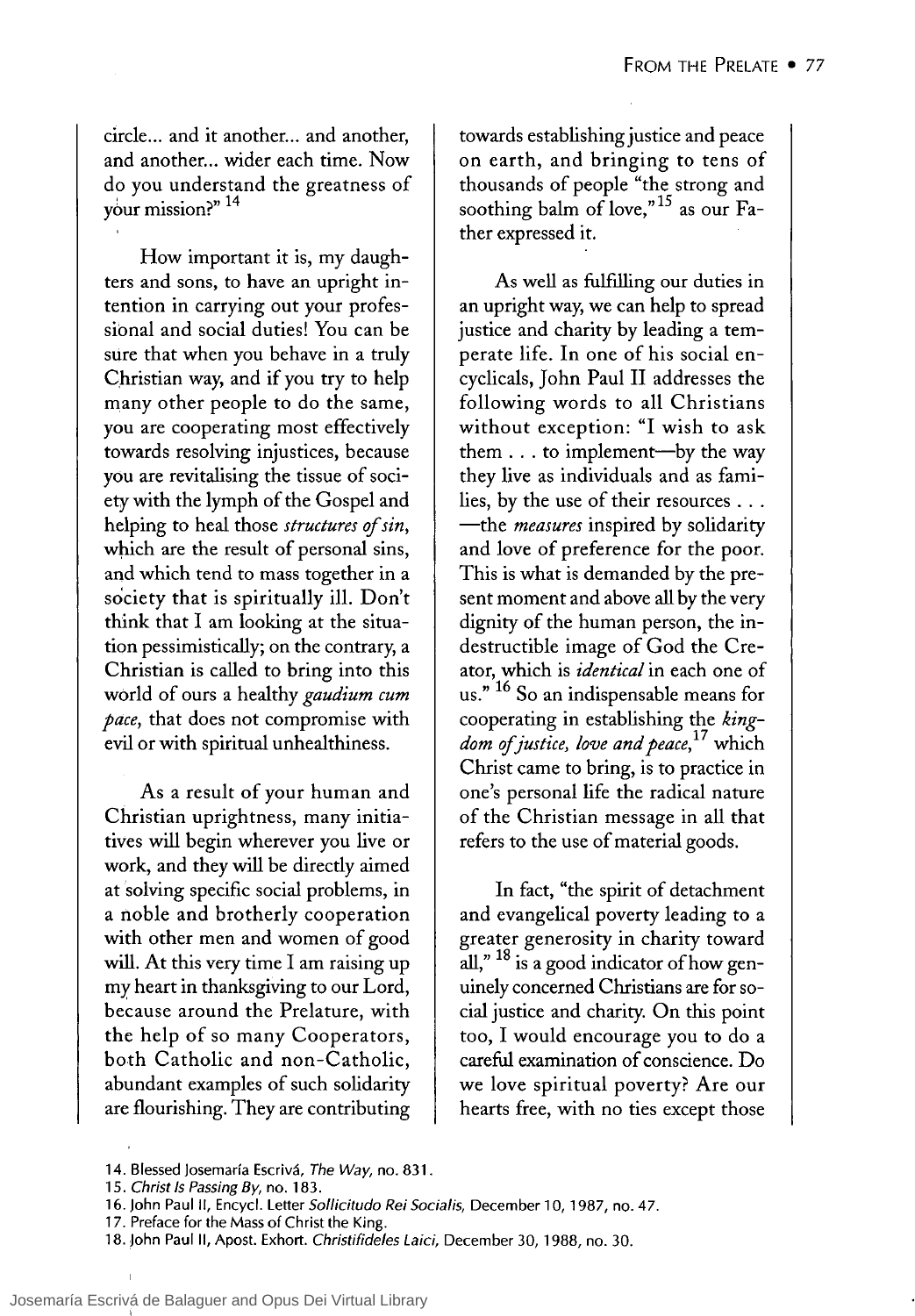that unite them to Cod? Do we give to material resources only the relative importance that they have? Do we seek, aboye all, the kingdom of Cod and his justice, and place our trust in divine Providence? Do we create false needs for ourselves? Are we content with what enables us "to live a simple and sober life?" 19 Do we work with joyfu1 hope to obtain more resources for developing the works of apostolate? What are we doing each day to practise the virtue of detachment?

The month of June is rich in feast days thatwill help us put fresh life into these reflections. The solemnity of Corpus Christi (when we celebrate the real presence of Jesus Christ beneath something as material as the species of bread and wine) should serve, as our Father suggests, "to reflect on the hunger which people suffer: hunger for truth, for justice, for unity and for peace." $20$  But, our Founder adds, "How difficult it often seems, to eliminate the barriers to human harmony! And yet we Christians are called to bring about that miracle ofbrotherhood. We must work so that everyone with Cod's grace can live in a Christian way, *bearing one another's burdens (GaI6:2),* keeping the commandment of love which is the bond of perfection and the essence of the law (cf. *Col* 3:14 & Rom 13:10)."<sup>21</sup>

A week later, the solemnity of the Sacred Heart of Jesus reminds us that our Lord, as perfect Man, is the true Model for everyone. Let us try and see ourselves in him, and reflect more deeply on the Cospel scenes, so as to learn to practise the human virtues that are indispensable for our apostolic work: straightforwardness, refinement in the way we treat other people, loyalty, firmness, temperance, etc. On that feast day let us ask him (and have recourse also to the Immaculate Heart of our Mother) to "give us a good heart, capable of having compassion for other people's pain. Only with such a heart can we realise that the true balm for the suffering and anguish in this world is love, charity. AH other consolations hardly even have a temporary effect and leave behind them bitterness and despair."<sup>22</sup>

FinaHy, June 26, the liturgical feast of Blessed Josemaría, is a good moment to meditate on the fact that our Founder's earthly life was imbued with an unlimited charity for everyone, especially those most in need. How often he used to recall, with deep joy and gratitude to Cod, the fact that "Opus Dei was born among the poor in Madrid, in the hospitals and in the most squalid slums!" <sup>23</sup> And we have to thank Cod that as a result, just as our Father wanted, the tradition of looking after the poor has never stopped, "nor will it ever stop, in the Work. $\mathring{r}^{24}$ 

On the 6th 1 shall be ordaining a group of your brothers as priests. Pray for them, and closely united to my intentions, ask that the Church may always have priests and lay people who are very supernatural and very human,

20. Blessed josemaría Escrivá, *Christ* /s *Passing By,* no. 157.

- 23. Blessed josemaría Escrivá, */nstruction,* December 8,1941, no. 57.
- *24./bid.*

<sup>19.</sup> B lessed josemaría Escrivá, The Way, no. 631 .

<sup>21.</sup> */bid.* 

<sup>22.</sup> Blessed josemaría Escrivá, *Christ* /s *Passing By,* no. 167.